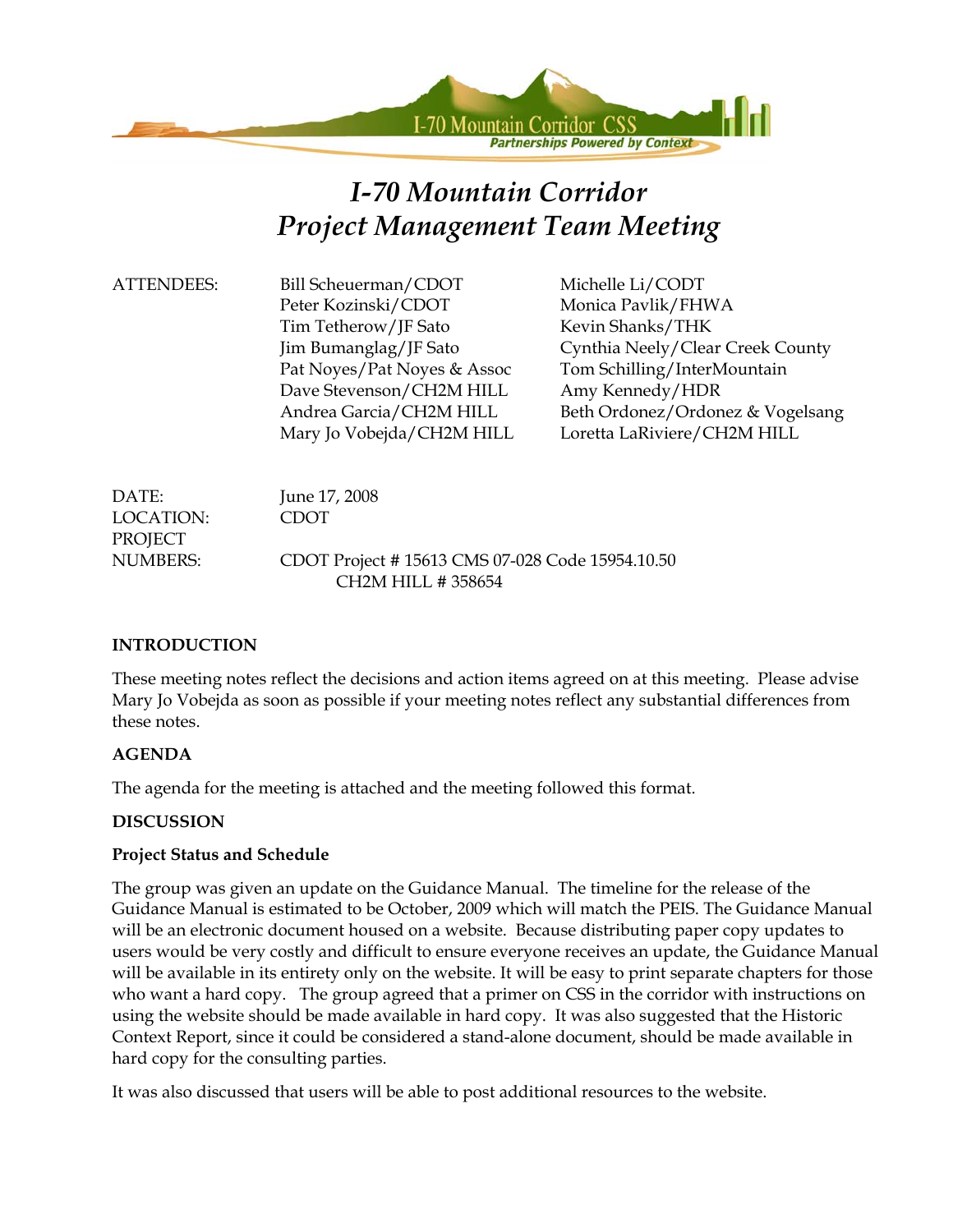

#### **Working Groups**

The Decision Process is nearly done with their work and may not require another meeting. SWEEP and ALIVE meetings will be Thursday, July 17<sup>th</sup> at the Silverthorne Pavilion. The Historic Context Meeting was reconfirmed for Monday, July 14th at the Silver Plume Large Town Hall.

Aesthetic Planning and the three County Working Groups have not been scheduled yet. The group felt trying to set up additional county meetings would cause confusion. Instead they would like to announce the Aesthetic Planning Working Group kick-off at the next round of CDOT meetings with the County Commissioners. Darrin at CDOT can help get this as an agenda item on the next set of meetings. Any additional issues could also be incorporated as an agenda item on the regular CDOT County Commissioner meetings.

#### **Regional Measures of Success**

The group agreed that CDOT's role in implementing these Measures of Success needs to be clearly defined. CDOT cannot fix all the problems in the corridor.

A suggestion was made that the list of Plans to be considered should be amended to include Watershed Management.

The group thought an annual survey to gauge how stakeholders feel about the I-70 Mountain Corridor improvements was a good idea. The group was in agreement that there should be one survey for stakeholders and another for the users. The actual questions and who will administer and tally the results will have to be determined.

It was suggested that Core Values Indicators should include Noise in the Communities Core Value and Water Health in the Healthy Environment Core Value.

The process for implementing and tracking the Measures of Success needs an owner. It was suggested that the I-70 Coalition could be asked to be the owner. CDOT will see if they can discuss this with the Coalition at their upcoming board of director's retreat on July 2nd. The group also thought that this could be something the counties would be able to help with.

#### **CSS Corridor Team Meeting**

The next CT Meeting would be held in September or October. Agenda items would include progress on the Guidance Manual and the Roles and Responsibilities concept.

The group agreed that the PMT Meetings schedule could be changed to every other month. The next meeting will be Tuesday, August 19th at CDOT Residency in Golden.

The meeting ended at 11:15 a.m.